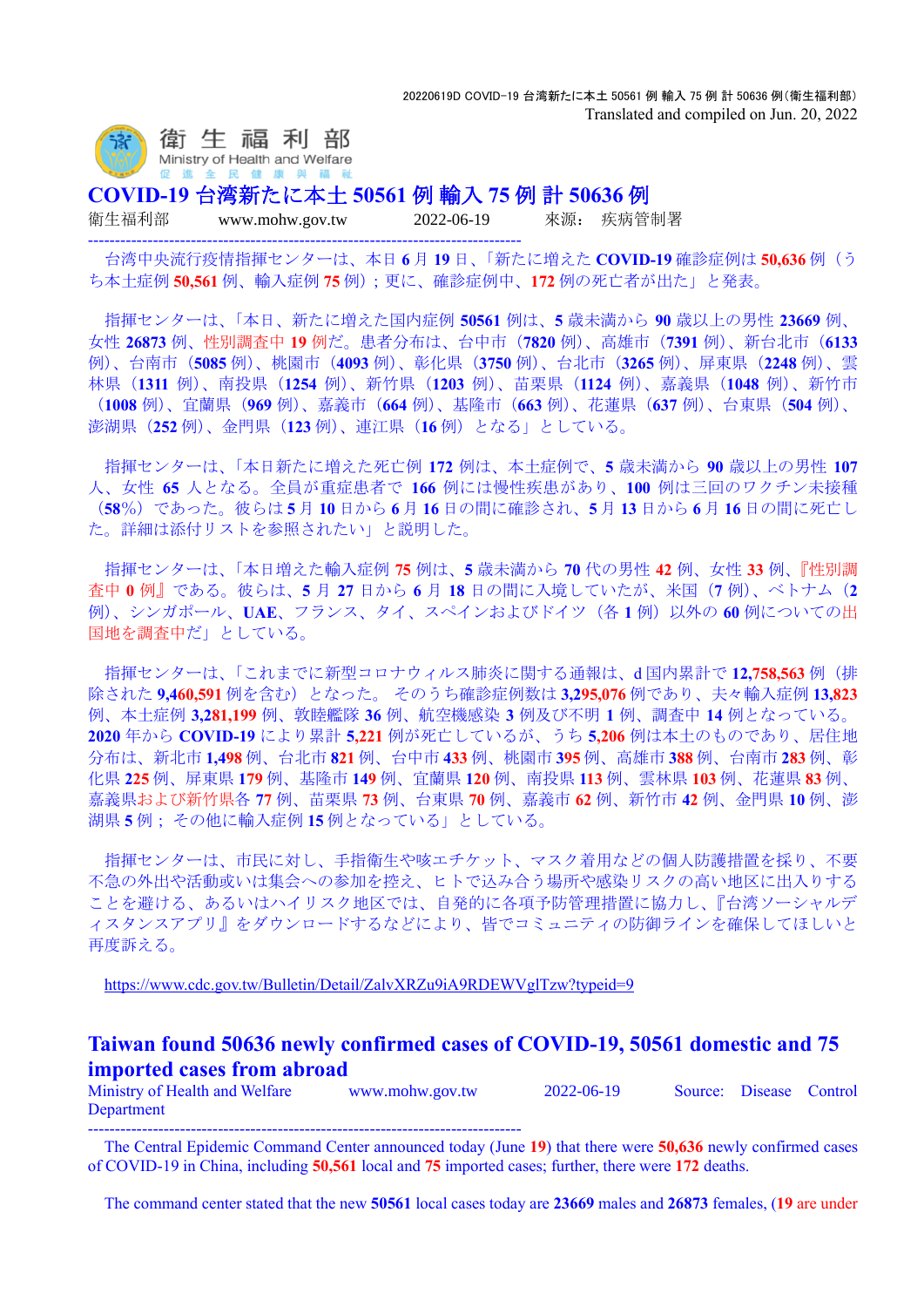investigation of gender), aged between under **5** years old and over **90**s. The distribution of cases is Taichung City (**7820** cases), Kaohsiung City (**7391** cases), New Taipei City (**6133** cases), Tainan City (**5085** cases), Taoyuan City (**4093** cases), Changhua County (**3750** cases), Taipei City (**3265** cases), Pingtung County (**2248** cases), Yunlin County (**1311** cases), Nantou County (**1254** cases), Hsinchu County (**1203** cases), Miaoli County (**1124** cases), Chiayi County (**1048** cases), Hsinchu City (**1008** cases), Yilan County (**969** cases), Chiayi City (**664** cases), Keelung City (**663** cases), Hualien County (**637** cases), Taitung County (**504** cases), Penghu County (**252** cases), Jinmen County (**123** cases), Lianjiang County (**16** cases).

The command center pointed out that there were **172** new local deaths today. They were **107** males and **65** females, aged between under **5** years old to over **90**s, all of them were severe infections and **166** had chronical diseases where **100** had not been vaccinated for three times. The date of diagnosis was between May **10** and June **16**, and the date of death was between May **13** and June **16**, as for details, please see attached.

The command center explained that today there are **75** new cases of immigration from abroad, consisting of **42** males and **33** females (**0** case is now under investigation of genders), aged between under **5** years old and **70**s. Other than **7** cases from the United States, **2** cases from Vietnam, **1** case each from Singapore, United Arab Emirates, France, Thailand, Spain and Germany, the other **60** are under investigation where they came from. Their entry date is between May **27** and June **18**.

The command center's data shows there have been a total of **12,758,563** notifications related to novel coronavirus pneumonia in China (including **9,460,591** excluded cases). Among them, **3,295,076** cases were confirmed, **13,823** cases imported from abroad, **3,281,199** local cases, **36** cases of Dunmu fleet, **3** cases of aircraft infection and **1** case of unknown and **14** cases are under investigation. Since 2020, a total of **5,221** COVID-19 deaths have been recorded, of which **5,206** were local, the distribution of the counties and cities of the case shows: **1,498** cases in New Taipei City, **821** cases in Taipei City, **433** cases in Taichung City, **395** cases in Taoyuan City, **388** cases in Kaohsiung City, **283** cases in Tainan City, **225** cases in Changhua County, **179** cases in Pingtung County, **149** cases in Keelung City, **120** cases in Yilan County, **113** cases in Nantou County, **103** cases in Yunlin County, **83** cases in Hualian County, **77** cases each in Chiayi County and Hsinchu County, **73** cases in Miaoli County, **70** cases in Taitung County, **62** cases in Chiayi City, **42** cases in Hsinchu City, **10** cases in Jinmen County, **5** cases in Penghu County; The other **15** cases were overseas immigration.

The command center once again calls on the public to implement personal protective measures such as hand hygiene, cough etiquette and wearing masks, reduce unnecessary movement, activities or gatherings, and avoid entering and leaving crowded places or areas with high risk of infection transmission and actively cooperate with various epidemic prevention measures, download and use the "Taiwan Social Distancing APP", and jointly strictly guard the community defense line.

:::::::::::::::::::::::::::::: 以下は中国語原文 :::::::::::::::::::::::::::::::: 新增 50,636 例 COVID-19 確定病例,分別為 50,561 例本土及 75 例境外 移入 衛生福利部 www.mohw.gov.tw 2022-06-19 來源: 疾病管制署

--------------------------------------------------------------------------------

中央流行疫情指揮中心今(19)日公布國內新增 50,636 例 COVID-19 確定病例,分別為 50,561 例本土個案及 75 例境外移入;另確診個案中新增 172 例死亡。

指揮中心表示,今日新增之 50,561 例本土病例,為 23,669 例男性、26,873 例女性、19 例調查中,年齡介 於未滿 5 歲至 90 多歲以上,個案分布為臺中市(7,820 例)、高雄市(7,391 例)、新北市(6,133 例)、臺南市(5,085 例)、桃園市(4,093 例)、彰化縣(3,750 例)、臺北市(3,265 例)、屏東縣(2,248 例)、雲林縣(1,311 例)、南投縣 (1,254 例)、新竹縣(1,203 例)、苗栗縣(1,124 例)、嘉義縣(1,048 例)、新竹市(1,008 例)、宜蘭縣(969 例)、嘉義 市(664 例)、基隆市(663 例)、花蓮縣(637 例)、臺東縣(504 例)、澎湖縣(252 例)、金門縣(123 例)、連江縣(16 例)。

指揮中心指出,今日新增 172 例本土病例死亡個案,為 107 例男性、65例女性,年齡介於未滿 5歲至 90多 歲以上,皆屬重度感染個案、166 例具慢性病史、100 例未接種 3 劑 COVID-19 疫苗。確診日介於今(2022)年  $5$  月 10 日至 6 月 16 日, 死亡日期介於 5 月 13 日至 6 月 16 日, 詳如新聞稿附件。